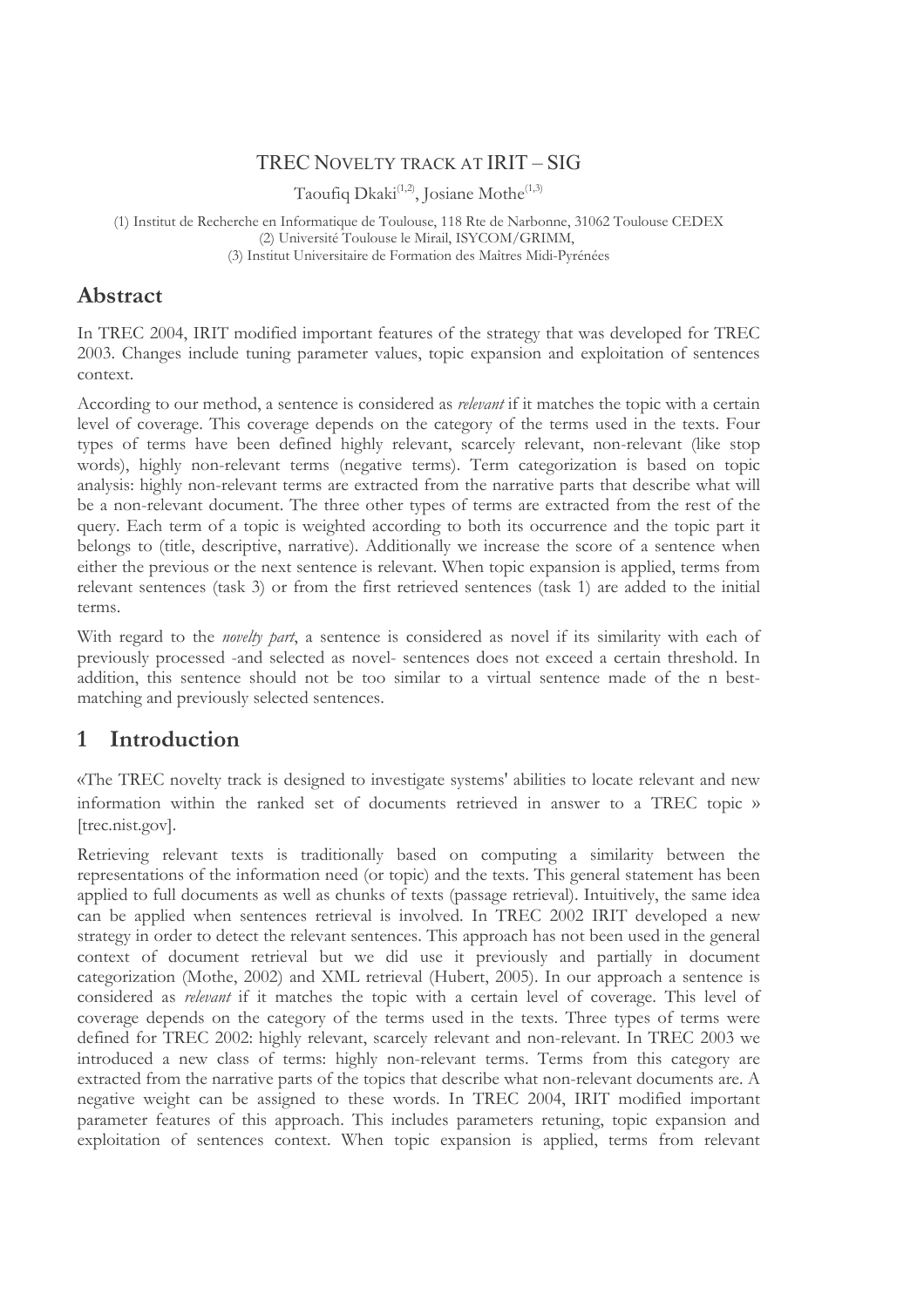sentences (task 3) or from the first retrieved sentences (task 1) are added to the initial terms. The context of a sentence is taken into account by increasing the score of a sentence when either the previous or the next sentence is relevant.

With regard to the *novelty part*, a sentence is considered as novel if its similarity with each previously processed -and selected as novel- sentences does not exceed a certain threshold. In addition, this sentence should not be too similar to a virtual sentence made of the n-bestmatching and previously selected sentences. The similarity function is based on the dot-product function, vectors representing the sentences does not take into account neither the weight of the stems (we use Boolean vectors) nor the context in which the sentence occurs.

The rest of the paper is organized as follows: in section 2, we describe the method we used, including the way documents and topics are represented and the strategies we developed for the three tasks. In section 3 we present the results and give some comments. Finally, in section 4, we discuss our results and the evolution in Novelty Track results (2002 to 2004).

# 2 Description of the method

## 2.1 Document and topic representation

In our method, topics and sentences are considered as chunks of text. Each chunk is preprocessed the same way in order to extract representative terms. Terms extracted from a given topic are then categorized into different groups: highly relevant terms (HT), scarcely relevant terms (LT) and highly non-relevant terms (IT). Notice that non-relevant terms (iT) correspond to stop words. Extracted terms are weighted (see below). Each text is finally represented by these sets of weighted terms.

Note that the values of the different parameters in the formulas are given in section 3.

## 2.1.1 Text processing

Texts are processed using the following method:

- 1. Stop words are removed,
- 2. The remaining words are normalized using a dictionary that provides a common root for different words. This dictionary contains 21291 entries.
- 3. Alternatively phrases are extracted. Phrases correspond to frequent sequences of words or frequent sequences of word roots.

## 2.1.2 Topic processing

A topic is pre-processed in order to mark-up its sentences that describe relevant documents and the sentences that describe non-relevant documents (see Figure 1: NarrativeRel and NarrativeNonRel tags).

Topic: 59 Title: Payne Steward Plane Crash Type: Event Descriptive: Identify a document that describes the plane crash that killed the golfer Payne Stewart on Oct. 25, 1999. Narrative: Details about the crash, who else was aboard, and information about the destination and departure are relevant. The reason for the flight would not be relevant. Time and weather conditions are relevant.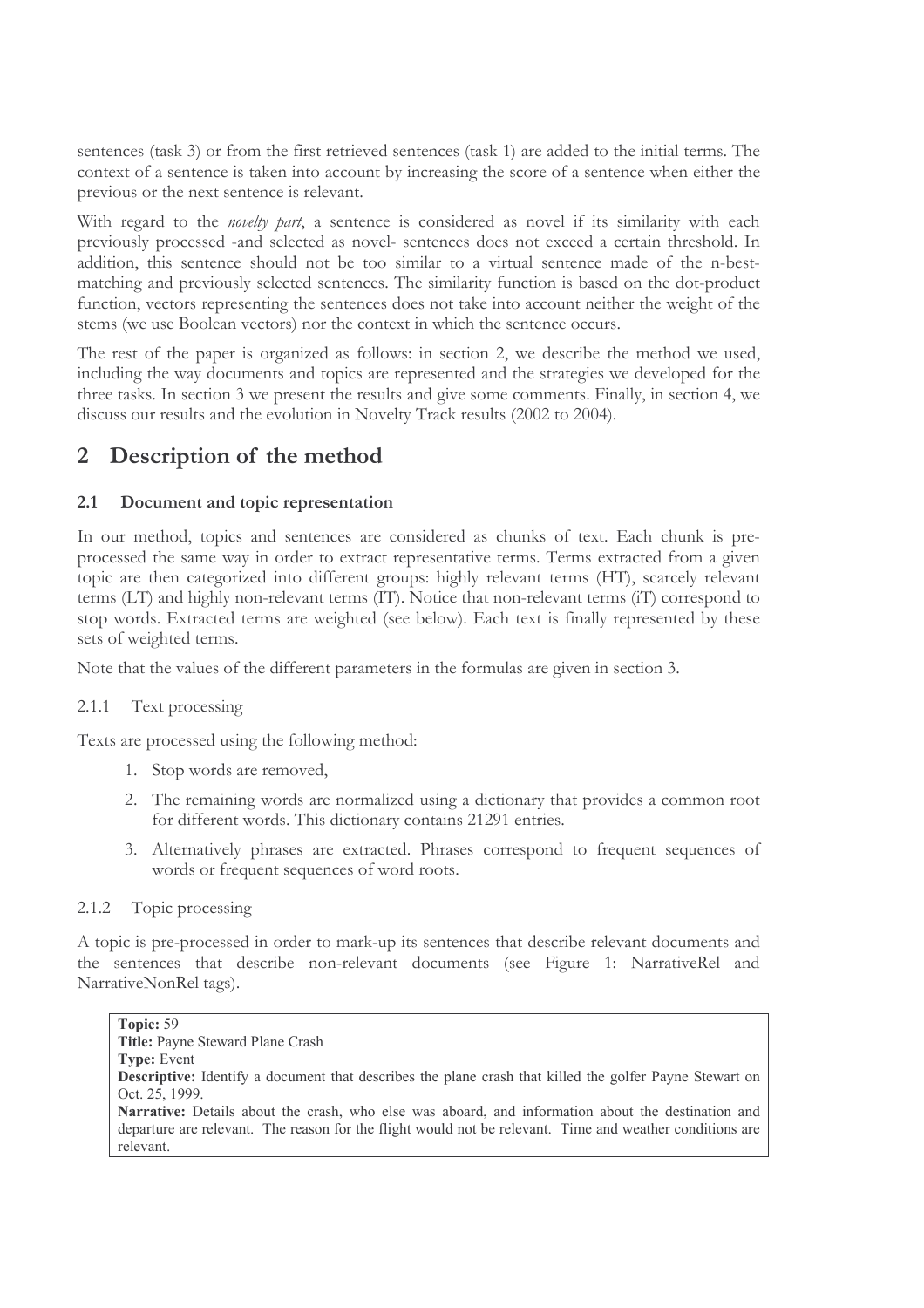NarrativeRel: Details about the crash, who else was aboard, and information about the destination and departure are relevant. Time and weather conditions are relevant. NarrativeNonRel: The reason for the flight would not be relevant.

#### Figure 1: topic 59 (TREC 2004)

Then it is analyzed in order to extract the representative terms (words or phrases) as explained in the previous section. Each term is then weighted and categorized into one of the 3 groups:

- Highly relevant terms are terms that get a weight greater than  $\tau_H$ ,
- Scarcely relevant terms are terms that get a weight equal to  $\tau_L$ ,
- Highly non-relevant terms are terms that are associated with non-relevancy in the narrative part of the documents.

More precisely, the formula used to compute the term weights is defined as follows:

Given  $Q_k$  a topic and  $t_i$  a term,  $T_k = \{t_i \in Q_k \mid t_i \text{ is not a stop word}\}\$ 

 $T_k = TT_k U TD_k U TNR_k U TNN_k$  where  $TT_k$  corresponds to the set of terms extracted from the Title of the topic,  $TD_k$  from the Descriptive,  $TNR_k$  from the NarrativeRel and  $TNN_k$  is the NarrativeNonRel topic part.

 $tf_{i,k,P}$  is the frequency of  $t_i$  in the TP<sub>k</sub> part,  $P \in \{T, D, NP, NN\}$ 

The term weight regarding a topic is computed as follows:

$$
\omega_{1,i,k} = \sum_{P \in \{T, D, NP\}} \mu_P \cdot tf_{i,k,P}
$$
\n
$$
\omega_{2,i,k} = \mu_{NN} \cdot tf_{i,k,NN}
$$
\n
$$
\omega_{i,k} = \omega_{1,i,k} + f(\omega_1, \mu_{NN}) \cdot \omega_{2,i,k} \qquad \text{where} \quad f(\omega_1, \mu_{NN}) = 0 \quad \text{if} \quad \omega_{1,i,k} > 0 \text{ and } \mu_{NN} < 0
$$
\n
$$
= 1 \qquad \text{otherwise}
$$

$$
\begin{aligned} weight(t_i, Q_k) &= \omega_{i,k} \quad \text{if} \quad \omega_{i,k} \ge \tau_H \\ &= \omega_{2,i,k} \quad \text{if} \quad \omega_{1,i,k} = 0 \\ &= \tau_L \quad \text{if} \quad 0 < \omega_{i,k} < \tau_H \\ &= 0 \quad \text{otherwise} \end{aligned}
$$

 $\tau_L$  and  $\tau_H$  are used in order to obtain a significant difference -in terms of importance- between highly relevant terms and scarcely relevant terms. Weights associated to scarcely relevant terms are set to  $\tau_L$  (1 in the experiments submitted to TREC).  $\tau_H$  is set to 3 in the TREC runs. This formula is also used in order to take into account highly non-relevant terms.

The term weight is used to categorize a term into one of the following groups:

$$
HT_k = \{t_i / t_i \in \bigcup \{TT_k, TD_k, TNR_k\} \text{ and } weight(t_i, T_k) > \tau_L\}
$$
\n
$$
LT_k = \{t_i / t_i \in (TNN_k - \bigcup \{TT_k, TD_k, TNR_k\} \text{) and } weight(t_i, T_k) = \tau_L\}
$$
\n
$$
iT_k = \{t_i / weight(t_i, TP_k) = 0 \quad \forall P \in \{T, D, NR, NN\} \}
$$
\n
$$
IT_k = \{t_i / t_i \in TNN_k \text{ and } weight(t_i, T_k) < 0\}
$$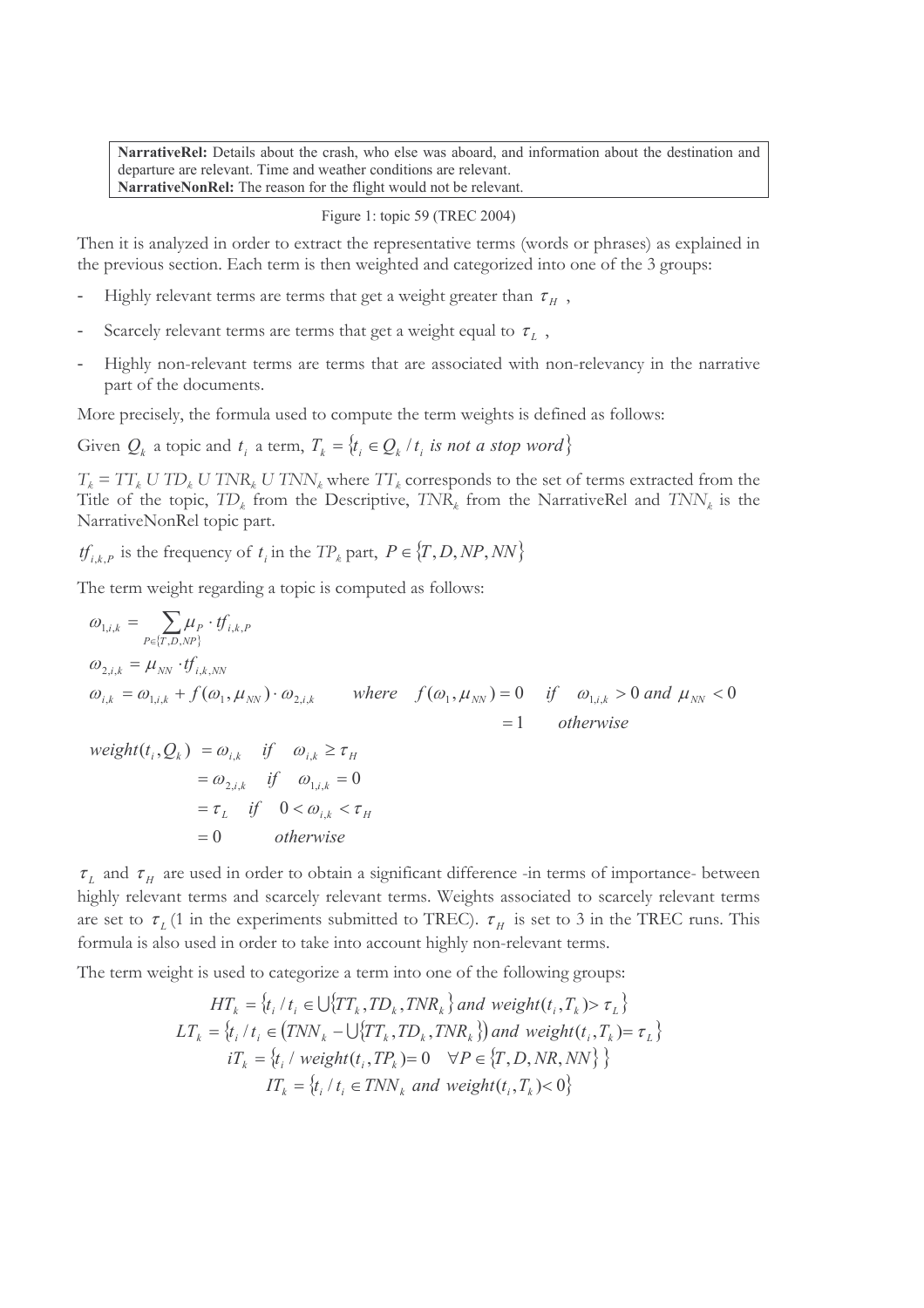#### 2.1.3 Document processing

Each sentence of a document is considered as a text and the representative terms are extracted as explained in the section 2.1.1. To each term is associated a weight defined as follows:

Given  $S_j$  a sentence,  $t_i$  a term and  $tf_{i,j}$  is the frequency of  $t_i$  in  $S_j$ .

 $weight(t_i, S_j) = tf_{i,j}$ 

#### 2.2 Relevant sentences

#### 2.2.1 Without topic expansion

In order to decide if a sentence is relevant, we associate three components to each sentence:

- a score that reflect the sentence – topic matching :

Given a topic  $Q_k$  and a sentence  $S_j$ 

$$
Score(S_j, Q_k) = \sum \left( weight(t_i, S_j) \cdot weight(t_i, Q_k) \right)
$$

- and two groups of terms:

$$
HS_{j} = \{ P \in \{T, D, NR, NN\}} \}
$$
  

$$
LS_{j} = \{ t_{i} / t_{i} \in (Sj \cap LT_{k}) \}
$$

 $HS_j$  corresponds to the highly relevant terms from the topic that also occurs in the sentence,

 $LS<sub>j</sub>$  corresponds to the scarcely relevant terms from the topic that also occurs in the sentence.

A given sentence 
$$
S_j
$$
 is then considered as relevant iff :  
\n
$$
Score(S_j, Q_k) > f\left(\frac{|LS_j|}{|LS_j|+|HS_j|}\right) \cdot |HT_k| + g\left(\frac{|HS_j|}{|LS_j|+|HS_j|}\right) \cdot |LT_k| + \alpha
$$
\nwhere  $|X|$  is the number of elements of  $X$ 

#### 2.2.2 With topic expansion

Topic expansion is either based on blind relevance feedback using the first retrieved sentences (task 1) or relevance feedback using the sentences known as relevant (task 3). In both cases the model takes into account topic expansion using the following formula:

$$
\omega_{i,k} = \sum_{P \in \{T, D, NP, NN1, NN2\}} \mu_P \cdot tf_{i,k,P} + \mu_{RP} \quad (5)
$$
  
when  $tf_{i,k,P} > \Delta$ 

Where RP is the set of sentences used for topic expansion and  $\Delta$  is a constant used as a threshold.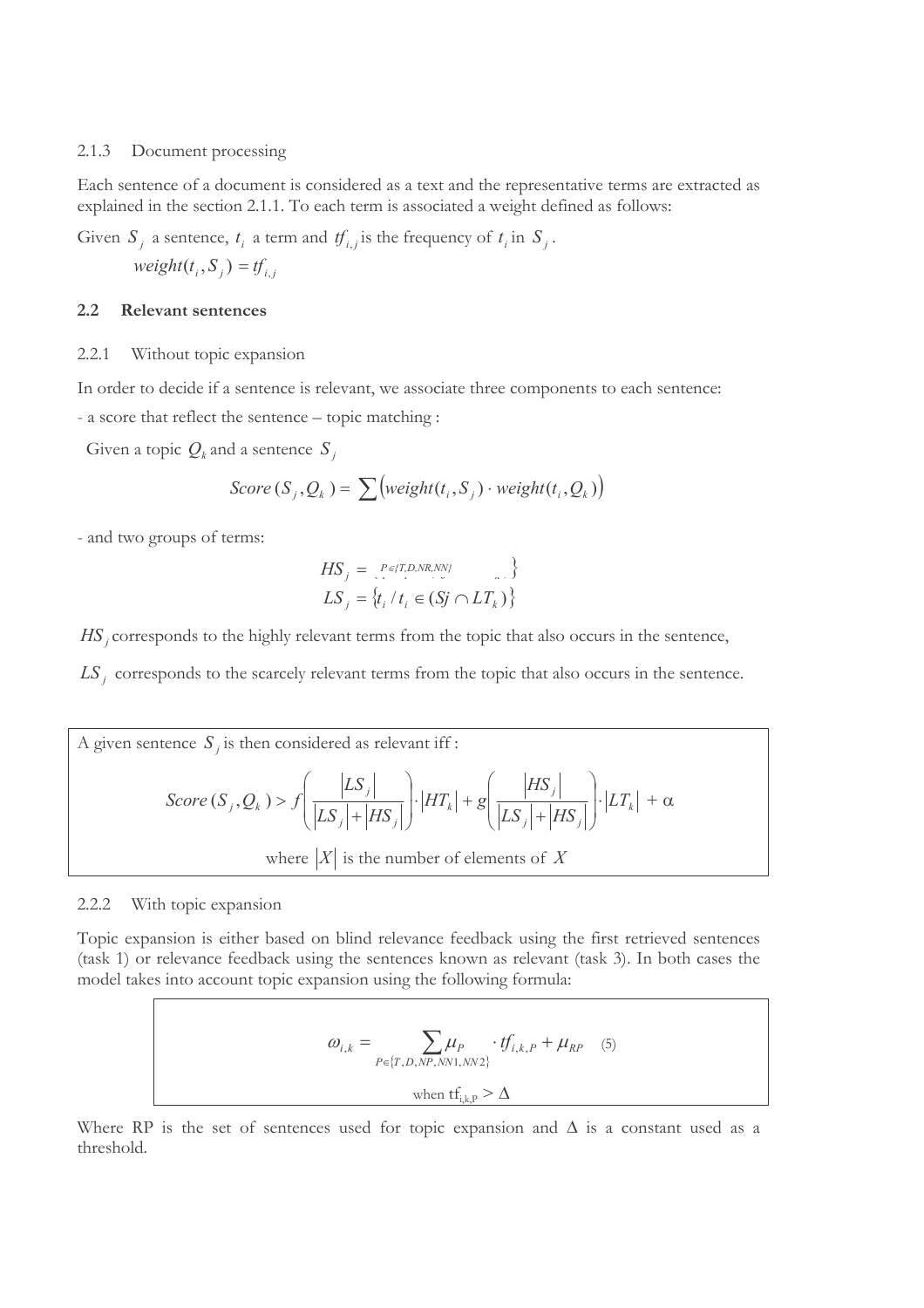The detection of relevant sentences is then based on the formulas described section 2.2.1.

### 2.3 Novel sentences

To decide if a sentence  $p$  is to be considered as novel, we compute the similarity between the sentence  $p$  and the previous successfully processed sentences  $p_i$  (novel) and the similarity between the sentence  $p$  and a sentence  $P'$  automatically built from the set of  $p_i$ :

Given

- $\Pi = \{p_1, p_2, \dots, p_n\}$  a set of sentences labeled as novel and  $\{1, \ldots, n\}$ U  $i \in \{1, \ldots, n\}$  $P = \bigcup p_i$  $1, \ldots$ ' ∈  $=$   $\bigcup p_i$ , *P* is a sentence made of all the sentences from  $\Pi$ ,
- Sim $(x, y)$  a function that computes the similarity between x and y and
- $p$  a sentence for which the system has to decide if it brings new information.

We first compute the following similarities:

$$
Sim(p, P') = \alpha_p \text{ and } Sim(p, p_i) = \omega_{p,i} \text{ for } i \in \{1, \dots, n\}
$$

We then consider the q best matching sentences:

for  $i \in \{1, ..., n\}$   $P_{p,i}$  is the series of sentences obtained by ordering  $\Pi$  in decreasing order of  $\omega_{p,i}$ .

$$
\beta_p = \sum_{i \in \{1, \dots, q\}} Sim(p, P_{p,i}) \quad (q \in \{4, 5\} \text{ in the runs sent to TREC})
$$

| $p$ is considered as redundant (not novel) iff:            |
|------------------------------------------------------------|
| $\alpha_p \geq \tau_1$ and $\beta_p \geq \tau_2$           |
| $\tau_1 = 1$ and $\tau_2 = 0.6$ for the runs sent to TREC. |

## 3 Results

This section presents the results we obtained with the method we developed as described in section 2.

3.1 Description of the runs IRIT submitted

|                   | Name       | Description                                    |
|-------------------|------------|------------------------------------------------|
| TASK 1            | IRITT1     | 411-1622-10.NormBonif1.10.4                    |
|                   | IRITT2     | 411062200.NormBonif1.15.2                      |
|                   | IRITT3     | 411062200. FuncRetroBonif1.10.4                |
|                   | IRITT4     | 411062200.FuncRetroBonif1                      |
|                   | IRITT5     | 411062200.NormBonif1                           |
|                   | IritTask2  | Uses IRITT3 and the process explained 2.3      |
| TASK <sub>2</sub> | Irit2T2    | All relevant sentences are considered as novel |
| TASK <sub>3</sub> | Irit1T3    | 411062200.Func2.15.4                           |
|                   | Irit2Task3 | 411062200.Func2Bonif1.15.4                     |
|                   | Irit3Task3 | 411062200.FuncBonif1.10.4                      |
|                   | Irit4Task3 | 411062200. FuncRetroBonif1.15.4                |
|                   | Irit5Task3 | 411-1622-10. Func2Bonif1.15.4                  |

Figure 2: Description of the runs IRIT submitted. The best run for each task is in bold characters.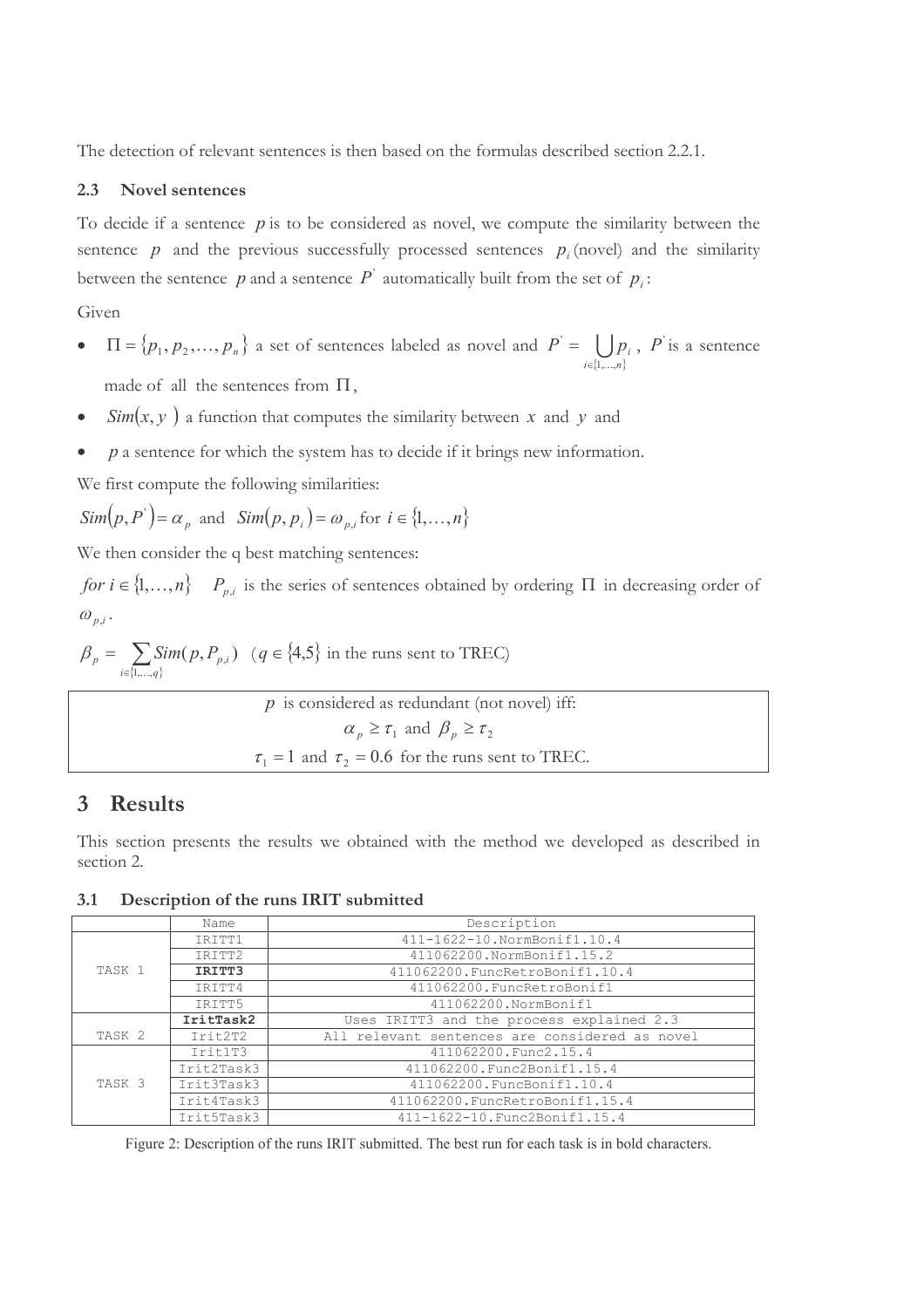The description provides the value of the different parameters of our method:

- The first series of values corresponds to the coefficients associated to the different topic parts and that are used to define the class of each extracted term (see section 2.1.2).  $\mu$ T,  $\mu$ D,  $\mu$ NR,  $\mu$ NN, first for terms then for phrases.
- The second part of the description indicates the function we used to select relevant sentences

Func corresponds to  $f(x) = 2 - 1.5 x$  and  $g(x) = 0.85 - 0.5 x$ ,  $\alpha = 0$ 

Norm corresponds to  $f(x)=g(x)=0, \alpha=3$ 

**Bonif1**: means that we increase by 1 the score of a sentence that follows a relevant sentence

BonifRetro: means that we increase by 2 a sentence that follows a relevant sentence and by 1 a sentence that precede a relevant sentence.

The third and fourth parts correspond to the maximum number of sentences that are taken into account for feedback and the value of ∆ (see section 2.2.2).

### 3.2 Relevant sentences

### 3.2.1 Task1

Figure 3 indicates the number of topics for which our best system (or run) has been ranked at the  $X<sup>th</sup>$  position among the 60 runs according to F-Measure. For example, our method obtains the best results for 1 topic, the second position for 2 topics, the third for 2 topics, etc. and has a rank higher than  $41<sup>th</sup>$  for only two topic (see figure 3.a). Figure 3.b provides a graph that summarizes figure 3.a by grouping together the results obtained for ranges of ranks. Additionally, the cumulative number of topics per range of system position is provided on the same graph. For example, we obtained a rank between 1 and 5 for 8 topics. The system obtains a rank equal or lower to 20 for 28 topics.

This clearly shows that our method is better than average. To be more precise, over the 50 topics, we obtained 41 topics (82%) for which F-measure is higher or equal to the average Fmeasure over the 60 runs. And if we consider the run ranks, we obtained a rank higher or equal to the median (30) for 34 topics. There is no correlation between these results and the type of topic (event or opinion).



a) Number of topics per run rank : detailed results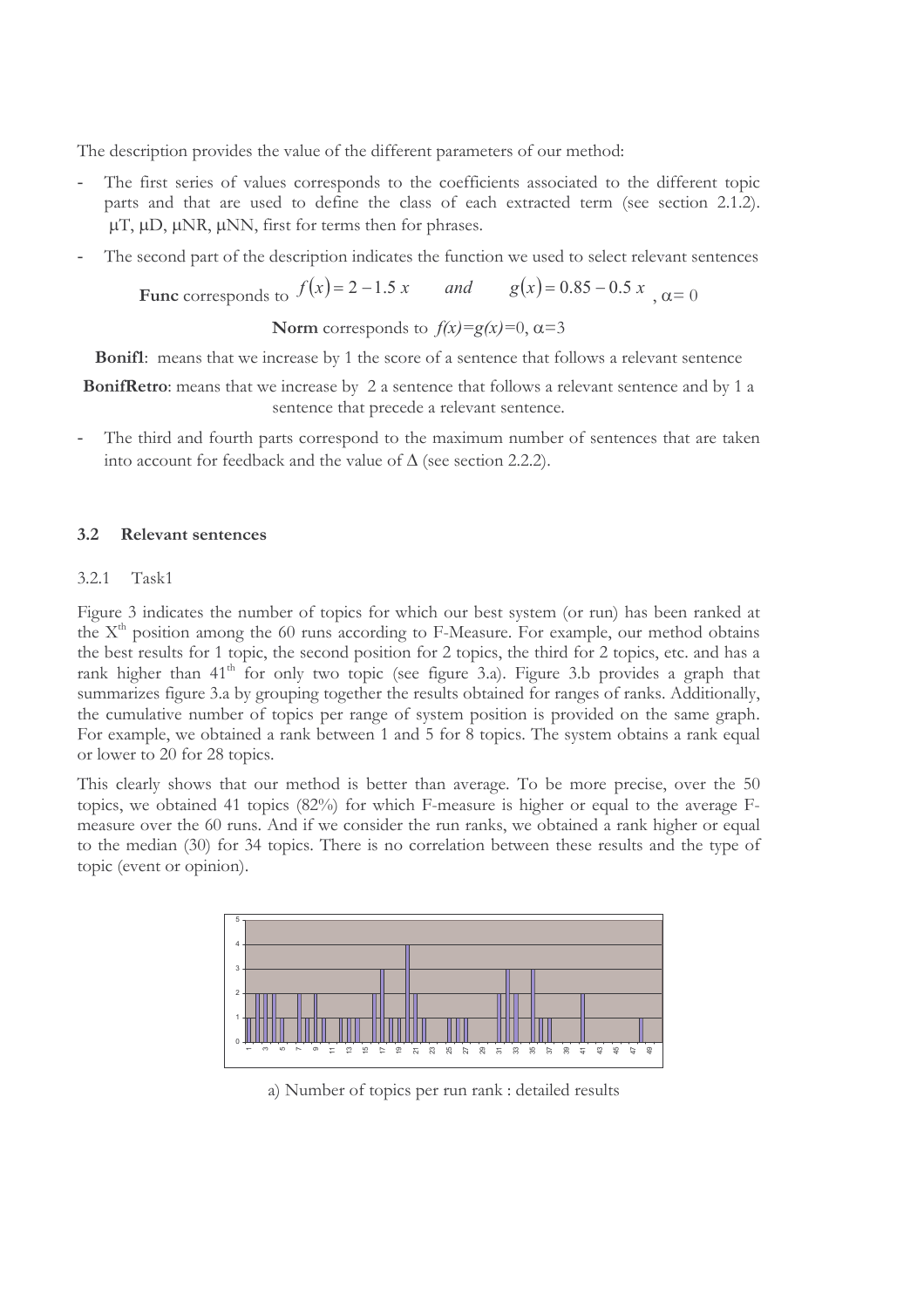

b) Number of topics per run rank : summarized results Figure 3: Number of topics per run rank – relevant sentences

## 3.2.2 Task 3

Our training method seems to be insufficiently efficient compared to others' as our system ranked at a lower position when trained. On average, our system ranked at the  $20<sup>th</sup>$  position (over 60 runs) without training and at the 23rd position (over 40 runs) when trained. Our system obtained a F-measure higher to the average for 29 topics (against 41 without training). However the results are different for event and opinion topics. Among the 29 topics, 12 are events and 17 are opinions.

## 3.3 New sentences

We present the results obtained when detecting novel sentences the same way (see Figure 4). We distinguish the results when novel sentences are extracted from the retrieved sentences (TREC task 1 ; figure 4.a) and when they are extracted from the set of sentences known as relevant (TREC task 2, figure 4.b).

Regarding the first case (task 1), over the 50 topics, we obtained 43 topics (86%) for which Fmeasure is higher or equal to the average over the 60 runs. And if we consider the run ranks, we obtained a rank higher than the median (30) for 44 topics (88%).

However, when considering the relevant sentences (task 2), over the 50 topics, we obtained 46 topics (92%) for which F-measure is higher or equal to the average over the 55 runs. Event and opinion topics are evenly distributed (23-23). If we consider the run ranks, we obtained a rank higher than the median (27) for 34 topics (68%). In that case, events and opinions are not evenly distributed (22-12).

The results obtained in Task 3 at the new sub-task, are quite comparable to those obtained at the relevance sub-task (i.e. our system under-performed comparatively to the other systems). This probably does not question the method we define to detect new sentences since it was carried out on a 'noisy' set of sentences (We do not detect relevant sentences well, as a result, F-measure is low for novelty detection.)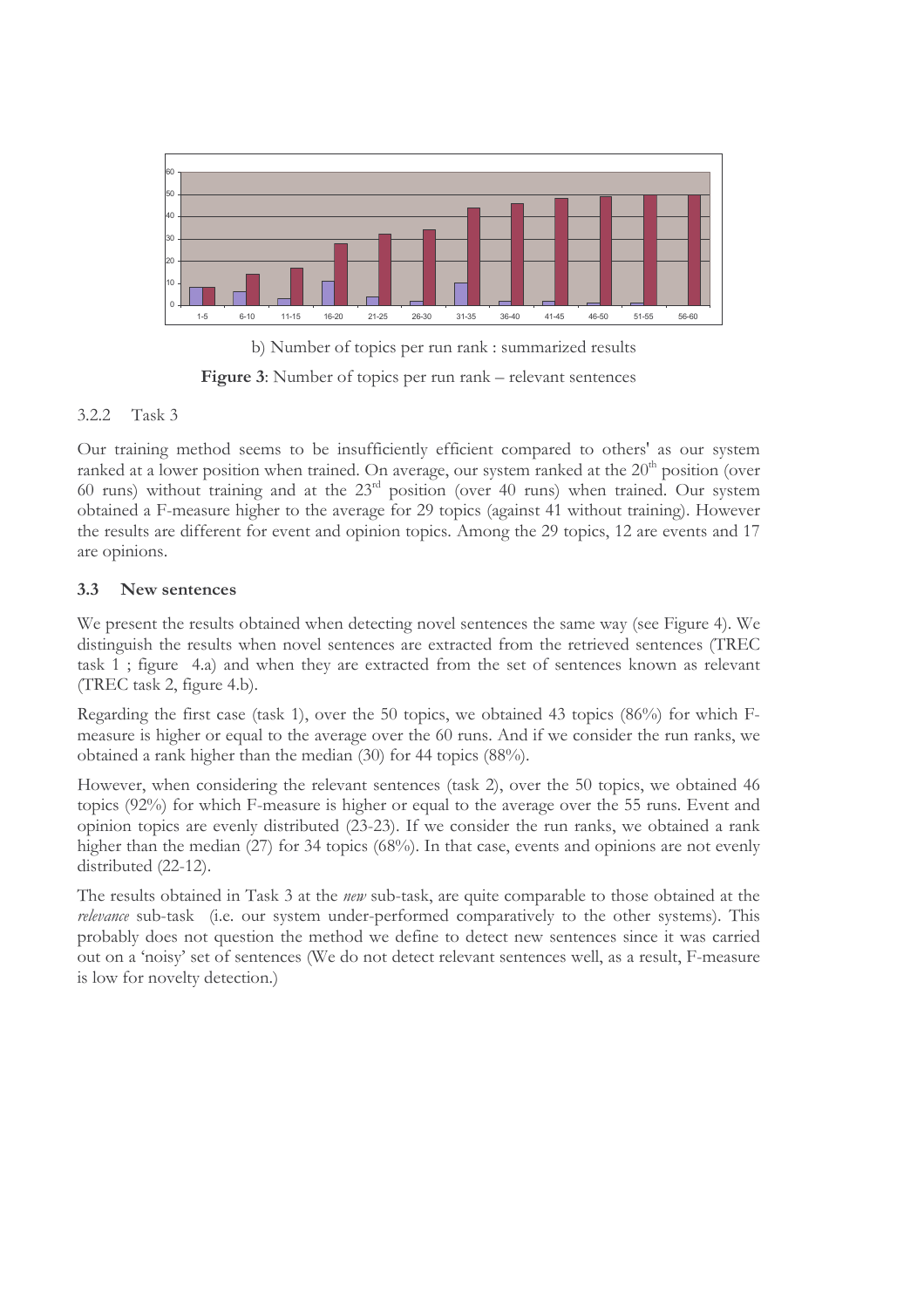

a) Novelty from retrieved sentences (task 1)







## 4 Discussions

The results we obtained in TREC 2002 were quite good regarding the 'relevant' subtask. Indeed, for 36 topics (73%), R\*P measure was higher or equal to F-measure averaged over the 42 runs that were submitted.

In TREC 2003, we improved these results as we obtained 46 topics (92%) for which F-measure  $(2*R*P/(R+P))$  was equal or higher to F-measure averaged over the 55 runs submitted. With regard to the 'novelty' part, we also obtained 46 topics (92%) for which F-measure was higher or equal to the average over the 55 runs. An interesting fact is that, relatively to other participants' methods, our method performed better when there was some 'noise' in the sentence set. Indeed the results were better when considering the retrieved sentences than when considering only the relevant sentences, (i.e. our system ranked better over the submitted runs in the case of 'noisy' sentences). We obtained 41 topics (82%) for which F-measure was higher or equal to the average over the 55 runs.

In TREC 2004, regarding task1 and the detection of the sentence relevancy, for 41 topics (82%), F-measure is higher or equal to F-measure averaged over the 60 submitted runs. 20 of these 41 topics are "events" and 21 are "opinions" (thus event and opinion topics are evenly distributed among these 41 topics).

With regard to the 'novelty' part (task 1), when considering the retrieved sentences, 43 topics get F-measure higher or equal to F-measure averaged over the runs. However, in this case, the distribution is slightly different, as there are 23 events and 20 opinion topics. Regarding task 2,